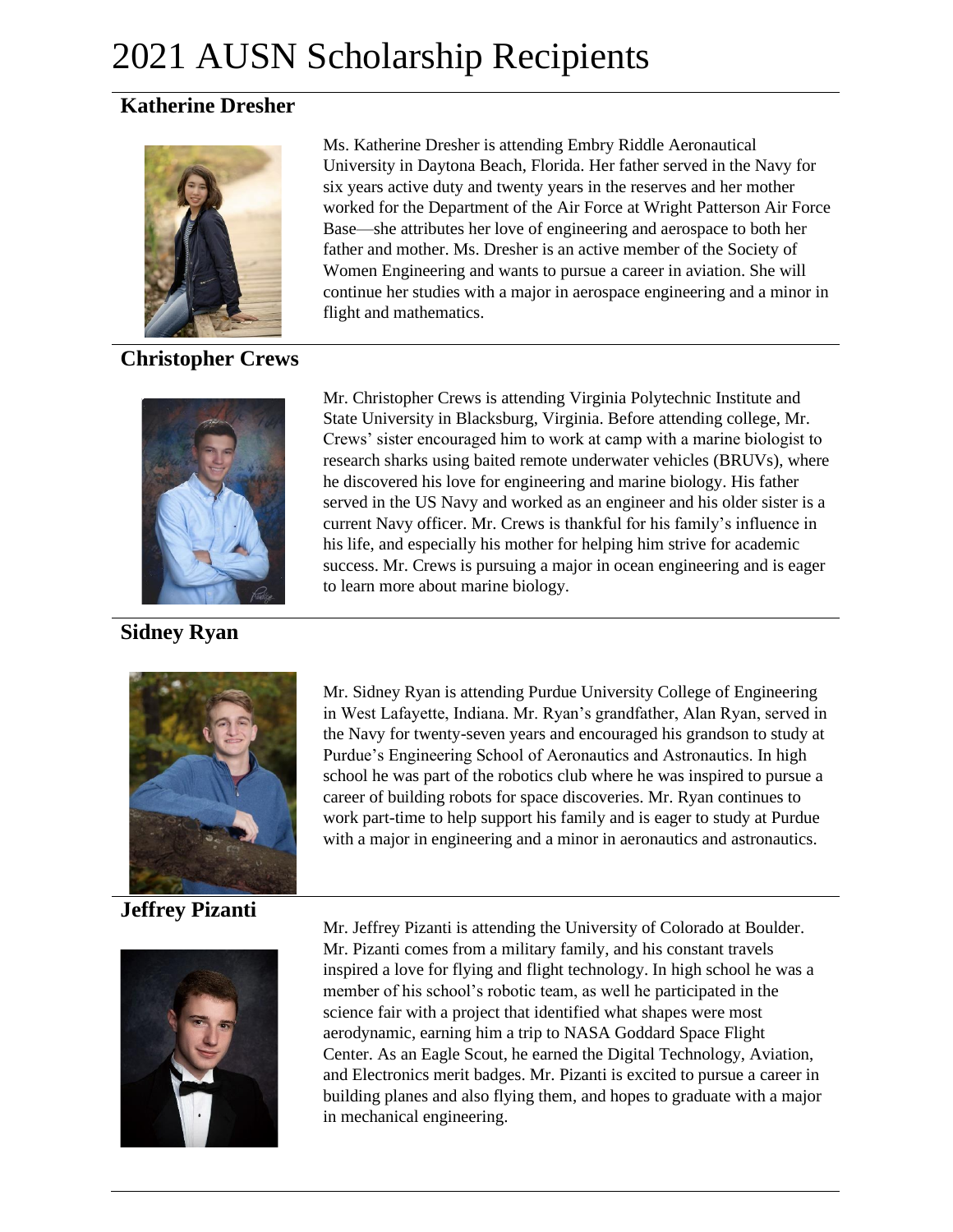## **Meredith Tuve**



**Jamie Gallagher**



**Maggie Miller**

Ms. Meredith Tuve is attending Minneapolis College. She is the daughter of a United States Navy Chief, who took care of her four siblings while her father was deployed. In high school Ms. Tuve took part in professional theater, arts, fencing, and competitive swimming. After spending a year traveling and working, she decided to apply for a position as a lifeguard for a local YMCA, where she learned the tools to help in emergency situations. Her experience has led her to pursue a career as a nurse in the Navy, after she graduates.

Ms. Jamie Gallagher is attending Embry-Riddle Aeronautical University in Daytona Beach, Florida. She is the daughter of a Navy serviceman who was stationed on several aircraft carriers before working for American Airlines. During her senior year of high school, Ms. Gallagher earned her private pilot's license and founded an aviation club. She is passionate about her love for aviation and is working to inspire that passion in others by volunteering at airshows and working toward her airline transport pilot's License. She hopes to graduate with a major in aeronautical science and a minor in aviation safety.



## **Sasha Morgan**

Ms. Maggie Miller is attending Saint Louis University in St. Louis, Missouri. As an athlete growing up, Ms. Miller applied to several physical therapy programs in her senior year of high school and was inspired to pursue a career of caring for people. She was involved with dance marathon and the SLU Pediatric Cancer Association, where she is still working to serve others. She has recently been shadowing a physical therapist at Be Fit Physical Therapy to help train for her future career goal. Ms. Miller hopes to use her degree to become a physical therapist for athletes or the military and will graduate with a major in exercise science and a minor in communication sciences and disorders.



Ms. Sasha Morgan is attending Whitman College in Walla Walla, Washington. Ms. Morgan grew up in Denmark and the United States and spent her high-school years devoted to activities like math and equestrian sports. Her grandfather inspired her to compete in state fairs and championships for her high-school team, where she also became a member of horse ownership clubs. She won numerous awards for her high-school equestrian team. Now she will be pursuing a career in bioengineering at Whitman College.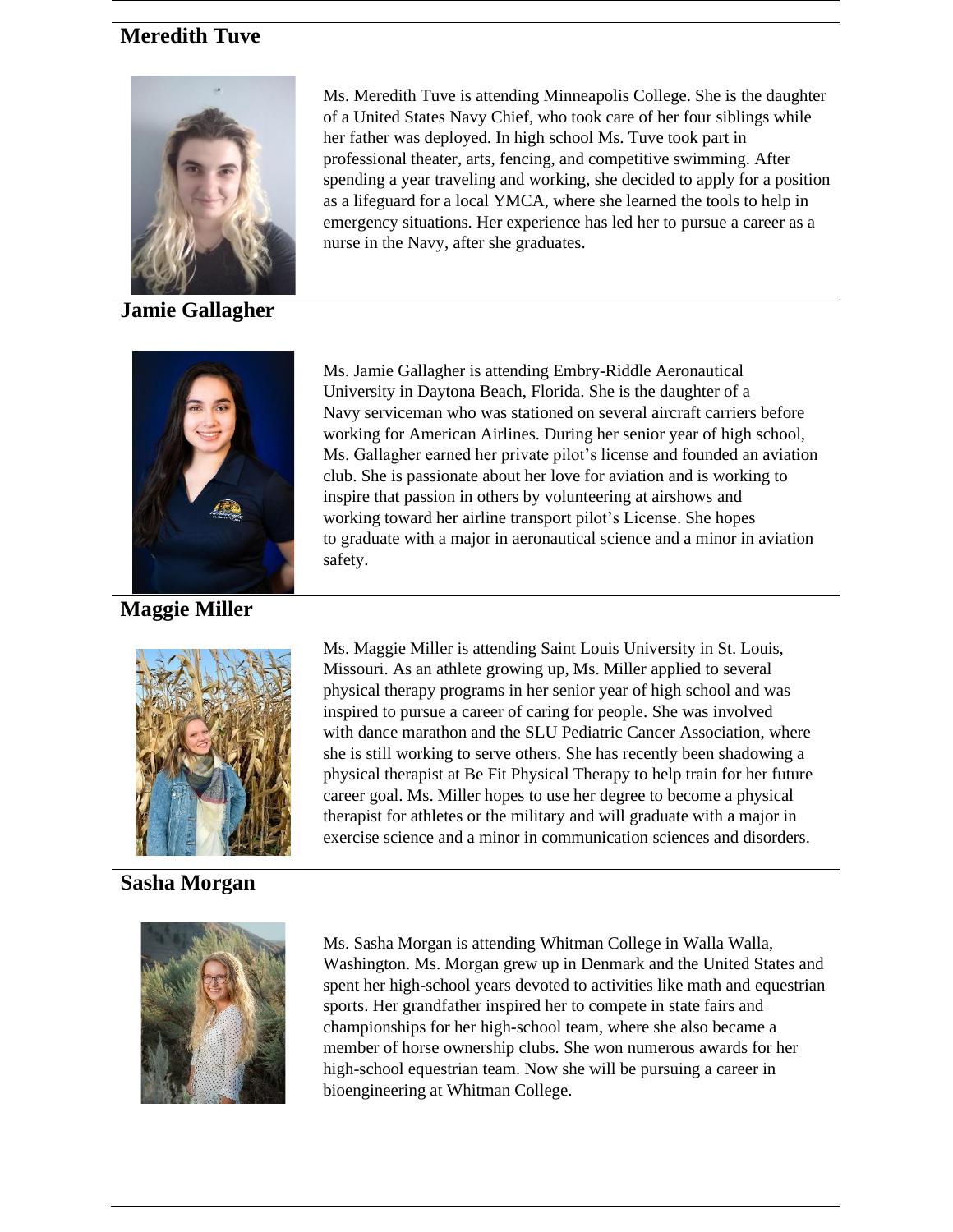## **Carly Vigeant**



## **Owen Berger**



**Hansen Huckaby**



#### **Jakai Strickland**



Ms. Carly Vigeant is attending Arizona State University in Tempe, Arizona. Ms. Vigeant is the oldest of seven children in her military family. At Princess Anne High School, she became part of the IB Program and found a passion for representing younger generations in state and local politics. She is now a Chief Intern for Virginia State Senator Jen Kiggans. She has had many leadership positions, including vice president of her high school's National Math Honors Society and her school's Leadership Workshop staff. Ms. Vigeant has always had a deep passion for nursing, after experiencing Navy life on the USS Abraham Lincoln. She hopes to graduate with a major in nursing and a minor in broadcasting and journalism, or chemistry.

Mr. Owen Berger is attending Miami of Ohio in Oxford, Ohio. Mr. Berger worked on student council as student body president for his senior year of high school and was a member of National Honor Society for two years. He was selected to attend the summer seminar at the U.S. Naval Academy, and the Summer Leadership and Character Development Academy in Quantico, VA. Mr. Berger is dedicated to volunteering for his church and working full time at a local farm. Since his parents were successful business owners, Mr. Berger is excited to purse his own business career and earn a degree in accounting and/or business management, while also looking to join the military.

Mr. Hansen Huckaby is attending Embry-Riddle Aeronautical University in Daytona Beach, Florida. During high school, Mr. Huckaby worked to give back to his community by participating in clubs such as FBLA, student government, and the Cub Scouts of America. He thanks his family for sparking his passion for space and physics. Mr. Huckaby also contributes his love of space exploration and astronomy to his visit at the Kennedy Space Center, as well his astronomy class at Middle Georgia State University. He hopes to graduate with a major in aerospace engineering.

Ms. Jakai Strickland attended the University of North Carolina in Greensboro. She recently graduated community college and will soon be taking her nursing exam. Ms. Strickland grew up in a military family, and her father served for twenty-seven years. In high school she became a member of the JROTC, where she participated for four years working as a supply chief officer of a simulated Navy team. Ms. Strickland also was a member of a Model United Nations as a secretary. Her love of traveling the world in the military has sparked her passion to become a traveling nurse.